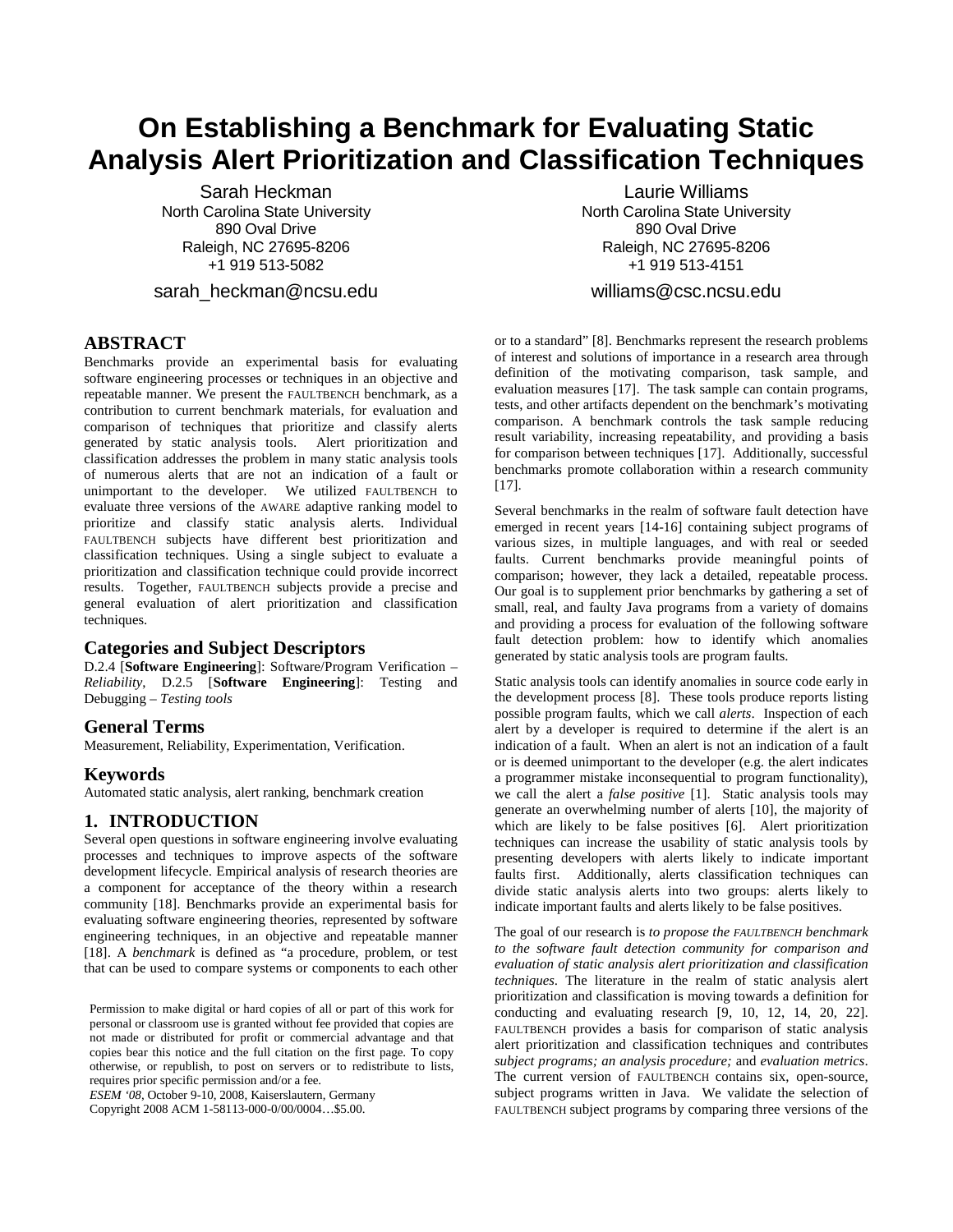AWARE [5] adaptive ranking model (ARM) alert prioritization and classification technique on static analysis alerts generated by the FINDBUGS [6] static analysis tool. FINDBUGS is a popular open source static analysis tool. We describe how we created FAULTBENCH, and present the process of evaluating and comparing alert prioritization and classification techniques. We invite researchers in the static analysis community to critique and improve the current benchmark.

The rest of the paper is structured as follows: Section 2 presents related work, Section 3 describes the FAULTBENCH creation and analysis procedure, Section 4 describes the FAULTBENCH case study, Section 5 presents the case study results, and Section 6 concludes and presents future work.

# **2. RELATED WORK**

This section describes the related work in the areas of benchmark creation and the ranking of static analysis alerts.

# **2.1 Current Fault Detection Benchmarks**

There are several benchmarks in the realm of software fault detection. The SIEMENS [7] benchmark was created by researchers at Siemens Corporate Research and contains multiple versions of small programs each containing a single fault and a suite of test cases. The benchmarks were created to evaluate control- and data-flow test adequacy criteria and were later used by Rothermel et al. [16] to evaluate regression test case prioritization. The SIEMENS benchmark has small, C programs with seeded faults.

BUGBENCH [14] is a benchmark containing seventeen buggy, open source, C/C++ applications ranging from seven thousand lines of code (KLOC) to 1028 KLOC in various domains. A Java benchmark was created to evaluate the CHORD race condition detection static analysis tool [15] and contains twelve concurrent programs ranging from 2.5 KLOC to 650 KLOC. PROMISE [3] is a repository for data sets and tools from empirical research in predictive modeling, and half of the 60 data sets are in the area of fault prediction. However, most of the data sets provide metrics about projects without the project source. Some data sets refer to large, open source projects and the remainders refer to commercial products. Other static analysis researchers [9, 10, 12, 20] have used large open source projects (e.g. Apache's httpd<sup>1</sup>, Wine<sup>2</sup>, Sun's JDK 1.6.0<sup>3</sup>, Columba<sup>4</sup>) or commercial programs to evaluate alert ranking and classification techniques. While large open-source programs provide confidence and scale in the techniques they evaluate, the size of the sample evaluated (one to three programs) is a threat to external validity (e.g. the generalization of the results). Additional studies and subjects address the threats to external validity, and increase the generalization of experimental results [16]. Commercial examples show scalability of the technique in an industrial setting at the cost of repeatability and comparison.

These current benchmarks are insufficient for our needs for several reasons. First, current benchmarks are lacking a detailed, repeatable process for use and evaluation of static analysis alert prioritization and classification techniques. Additionally, the current benchmarks are mostly for the C and C++ programming

1

languages. Finally, alert prioritization research, especially when adaptive ranking is used, requires the removal of faults by a researcher unfamiliar with the program, which is difficult to do with large projects and a high quantity of alerts. Therefore, we want to create a benchmark of relatively small, real, and faulty Java programs from a variety of domains.

## **2.2 Static Analysis Alert Prioritization**

Kim and Ernst [9, 10] describe two static analysis alert prioritization techniques where the lifetime of a static analysis alert is measured from data mined from source code repositories. The lifetime of an alert is the time between alert creation and alert closure. One technique prioritizes static analysis alert types by the average lifetime of alerts sharing the same type in the repository [9]. Alert types with shorter lifetimes have a higher ranking (e.g. alerts fixed quickly are likely important) than alert types with longer lifetimes. The second technique weights alerts types by the number of alerts closed by fault- and non-fault-fixes, where a fault-fix is a source code change where the developer fixes a fault or problem and a non-fault-fix is a change where a fault or problem is not fixed like a feature addition [10]. The history based warning prioritization presented by Kim and Ernst [10] improves the alert precision by over 100% when compared to the alert precision of alerts prioritized by tool severity. However, the precision ranged from 17%-67%, which might be due to alert closures not having a causal relationship with the root cause of a fault-fix. Additionally, both prioritization techniques work best for fine-grained (e.g. many distinct alert types), homogeneous alert types. A homogeneous alert type means that all alerts sharing that type are all either true or false positives. We utilize the idea of alert type homogeneity in our ranking.

Williams and Hollingsworth [20] created a static analysis tool which evaluates how often the return values of method calls are checked in source code. A method is flagged with an alert when the return value for the method is inconsistently checked in calling methods. Williams and Hollingsworth use the HISTORYAWARE prioritization technique to prioritize methods by the percentage of time the return values of the methods are checked in the software repository and the current version of the code. The results show a statistically significant reduction of the false positive rate when using the HISTORYAWARE prioritization technique on two case studies involving httpd and Wine applications.

Kremenek et al. [12] show that static analysis alerts in a similar alert locations tend to be homogeneous. On average, 88% of methods, 52% of files, and 13% of the directories with two or more alerts contained homogeneous alert populations. Kremenek et al. created a FEEDBACK-RANK algorithm whereby the developer's feedback is used to prioritize the remaining alerts. The static analysis tools used by Kremenek et al. take advantage of understanding where a static analysis tool checked for an alert, but did not find a potential fault [13]. We also use the developer's feedback to drive the adaptive ranking of un-inspected static analysis alerts, and our version of the code locality ranking factor was inspired by Kremenek et al.

Boogerd and Moonen [4] present the ELAN technique to prioritize static analysis alerts by their execution likelihood, which is "the probability that a given program point will be executed at least once in an arbitrary program run." The prioritization is a measure of alert severity relative to the program under analysis. While the results showed that the prioritization technique did rank alerts by

<sup>1</sup> http://httpd.apache.org/

<sup>2</sup> http://www.winehq.org/

<sup>3</sup> http://java.sun.com/javase/

<sup>4</sup> http://columba.sourceforge.net/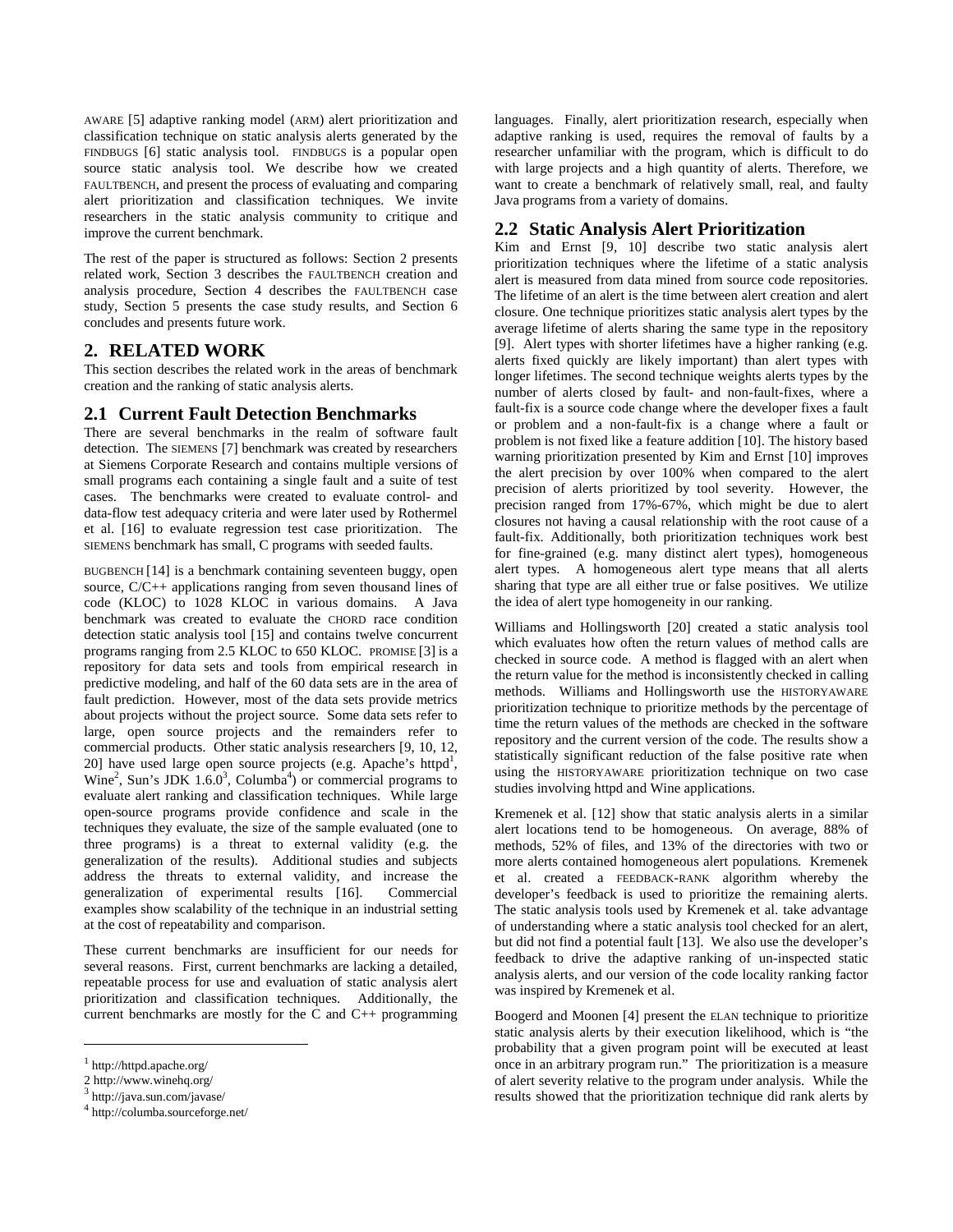execution likelihood, the analysis did not investigate if the prioritization identified more alerts of interest to the developer.

## **3. BENCHMARK CREATION**

The goal of contributing the FAULTBENCH benchmark is to create a (1) *suite of subject programs and alert oracles*; and (2) *repeatable procedures* for *evaluating* static analysis alert prioritization and classification techniques. We have created a benchmark of Java programs from various domains, ranging from 1,276 – 14,120 lines of code (LOC) and static analysis alert oracles from alerts generated by FINDBUGS. FINDBUGS uses code scans, control-flow, and data-flow analysis to detect common bug patterns in the source code that are possible faults [6]. FINDBUGS detects 331 distinct alerts at three priority levels. We used the FINDBUGS Eclipse<sup>5</sup> plug-in to generate static analysis alerts on the subject programs with-in the Eclipse workbench. We configured FINDBUGS to report alerts at all priority and detector effort levels, which maximizes the number of alert detectors used by FINDBUGS.

Below, we define the FAULTBENCH purpose and describe how FAULTBENCH fulfills properties for successful benchmarks. In addition, we provide the steps for choosing subject programs and for the process of evaluating alert prioritization and classification techniques with FAULTBENCH.

## **3.1 Definition of FAULTBENCH for Prioritizing and Classifying Static Analysis Alerts**

We define FAULTBENCH in terms of the three components presented by Sim et al. [17]: motivating comparison, task sample, and performance measures.

#### *3.1.1 Motivating Comparison*

The motivating comparison advocated by Sim et al. [17] describes why the results of comparing two tools or techniques are important for furthering the research surrounding the comparison. The motivating comparison of FAULTBENCH is to find the static analysis alert prioritization or classification technique with the best rate of static analysis fault detection. Static analysis is an effective means of fault removal [21] and is cost effective with the detection of three to four potential field failures [19]. However, a large number of static analysis alerts, especially false positive alerts, leads to rejection of the tool [4]. Specifically, we can use FAULTBENCH to answer the following research questions:

- [Q1]: Can alert prioritization improve the rate of fault detection when compared to the tool's output?
- [Q2]: How does the rate of fault detection compare between alert ranking techniques?
- [Q3]: Can alert categorization correctly predict true positive (TP) and false positive (FP) alerts?

#### *3.1.2 Task Sample*

 $\overline{a}$ 

The task sample consists of (1) six real Java subject programs ranging from  $1,276 - 14,120$  lines of code (LOC); (2) the set of FINDBUGS [6] alerts identified as TP or FP in the context of the subject programs (*alert oracle)*; (3) a set of source code changes to fix each TP alert; and (4) the experimental control alert prioritizations: OPTIMAL, TOOL, and RANDOM. Section 3.3 describes the subject program selection process for FAULTBENCH.

The descriptions for creating the remaining task sample data are described in Section 3.4, FAULTBENCH Initialization.

#### *3.1.3 Performance Measures*

FAULTBENCH evaluates techniques that predict which alerts generated by static analysis tools are program faults. *Alert prioritization* techniques order alerts such that alerts likely to be indications of important faults are at the top of an alert list. *Alert classification* techniques divide static analysis alerts into two groups: alerts likely to indicate important faults and alerts likely to be false positives. Alert prioritization can classify alerts when a prioritization technique ranks alerts on a divisible numerical scale.

Alert prioritization evaluation uses the *Spearman rank correlation*, which evaluates alert orderings by measuring the distance between the rank of alerts in two orderings. Users of the benchmark compare alert rankings generated by a prioritization technique with an OPTIMAL ordering of alerts. An alert ranking highly correlated with OPTIMAL at a statistically significant level suggests that the prioritization technique correctly ranks alerts such that alerts likely to indicate faults are higher in an alert list.

Alert classification techniques predict if alerts are true or false positives. If we classify an alert as a true positive when the alert is a true positive, then we have correctly classified the alert and we call that classification a *true positive classification (TPC).* Additionally, if we classify an alert as a false positive when the alert is not an indication of a fault we have correctly classified a negative prediction, which we call a *true negative classification*   $(TN_C)$ . A *false positive classification*  $(FP_C)$  is when the prioritization model predicts that an alert is a true positive (a positive classification) when the alert is actually not an indication of a fault. A *false negative classification (FNC)* is when the prioritization model predicts that an alert is a false positive (a negative classification) when the alert is actually a fault. We are focusing on the classification of alerts identified by the static analysis tool; therefore, we are not considering software faults not found by static analysis tools. Figure 1 is a classification table.

|                          | term fault) |          |                      |                  |  |
|--------------------------|-------------|----------|----------------------|------------------|--|
|                          |             |          | Faults are observed. |                  |  |
|                          |             | True     | False                |                  |  |
|                          |             | True     | False                |                  |  |
|                          | Positive    | Positive | Positive             | <b>Precision</b> |  |
|                          |             | $(TP-C)$ | $(FP-C)$             |                  |  |
| Model<br>predicts alerts |             | False    | True                 |                  |  |
|                          | Negative    | Negative | Negative             |                  |  |
|                          |             | $(FN-C)$ | $(TN-C)$             |                  |  |
|                          |             | Recall   |                      | <b>Accuracy</b>  |  |

**Figure 1: Classification Table (adapted from [22] Zimmermann et al. used the term defect where we use the** 

The following metrics [10, 20, 22] are used to evaluate the classification and prioritization of static analysis alerts:

• **Precision**: the percentage of  $TP_C$  that are actually faults. The precision calculation is presented in Equation 1.

$$
precision = \frac{TP_c}{TP_c + FP_c}
$$
 (1)

<sup>&</sup>lt;sup>5</sup> Eclipse is an open source integrated development environment. Eclipse may be found at: http://eclipse.org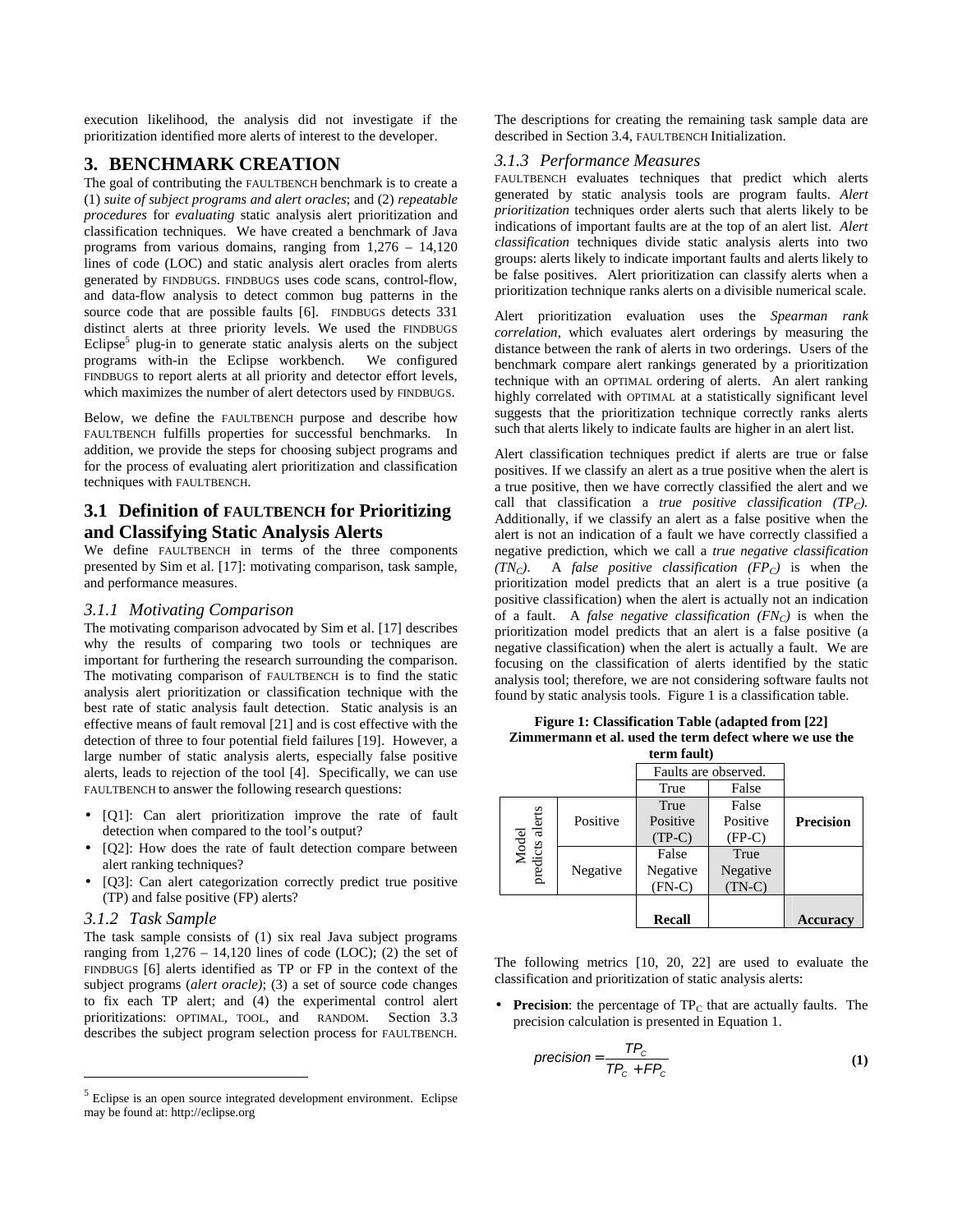• **Recall**: the percentage of  $TP_C$  out of all possible faults. The recall calculation is presented in Equation 2.

$$
recall = \frac{TP_c}{TP_c + FN_c}
$$
 (2)

• **Accuracy**: the percentage of correct classifications. The accuracy calculation is presented in Equation 3

$$
accuracy = \frac{TP_c + TN_c}{TP_c + TN_c + FP_c + FN_c}
$$
 (3)

• **Area under the curve**: the area under the curve of the cumulative percentage of true positive alerts detected after each inspection. An example is in Figure 5.

#### **3.2 Desiderata for Benchmarks**

Sim et al. [17] describe seven properties of successful benchmarks: accessibility, affordability, clarity, relevance, solvability, portability, and scalability. Lu et al. [14] also provide five benchmark selection criteria: representative, diverse, portability, accessibility, and fairness. The following subsections describe how FAULTBENCH meets these desiderata.

- **Accessibility:** A benchmark should be easy to obtain and use. Each of the FAULTBENCH subjects is available online through various open source licenses. The subject programs, generated alerts, fault fixes, and evaluation materials related to FAULTBENCH are publicly available at http://agile.csc.ncsu.edu/faultbench.
- **Affordability:** A benchmark's cost (e.g. human, software, and hardware resources) should be comparable to the value of the results. To complete the benchmark for a single ranking technique takes 8-10 hours on a single computer. Additional time is required for evaluating further techniques.
- **Clarity:** A benchmark's documentation should be clear and concise. The FAULTBENCH documentation is provided at http://agile.csc.ncsu.edu/faultbench for evaluation and comparison of other alert prioritization and classification techniques to ensure repeatability and disclosure.
- **Relevance/Representative:** A benchmark must contain representative subjects and performance measures related to the motivating comparison. FAULTBENCH contains Java programs from various domains created by developers of varying levels of experience. The performance measures are standard in the area of software fault detection and static analysis alert prioritization [20, 22].
- **Solvability:** Completing the task sample and obtaining correct metrics is not difficult. The task samples vary in size and number of FINDBUGS static analysis alerts. FINDBUGS identified 55 alert types in the task sample from the 331 possible alert types. Additionally, an analysis program is provided as part of the benchmark materials
- **Portability:** A benchmark should be useable by different alert prioritization and classification techniques without bias. Each task sample is a stand alone Java project containing required libraries. Because all of the programs are written in Java, platform portability is assumed.
- **Scalability/Fairness:** A benchmark should be scalable to varying alert prioritization and classification techniques and not have bias towards a specific technique. Currently, FAULTBENCH is contains Java subject programs and can only

evaluate prioritization and classification of alerts generated by Java static analysis tools. FAULTBENCH supplements other benchmarks in C and C++ and the authors encourage expansion to the benchmark as demonstrated in Section 3.3.

## **3.3 FAULTBENCH Subject Selection**

The goal of FAULTBENCH is to provide a benchmark to the software fault detection community for comparison and evaluation of static analysis alert prioritization and classification techniques. Therefore, the subject programs in the benchmark must meet the following criteria: open source; small (less than 15 KLOC), of various domains, written in Java; and compliable with Java 1.4.2 or Java 1.5. To find possible subject programs, we investigated the benchmarks presented in the related work section. None of the subjects in those benchmarks met our criteria for selection. Next, we investigated programs analyzed by the static analysis, style checker tool PMD<sup>6</sup>. The PMD website maintains a page reporting results from running PMD on SourceForge<sup>7</sup> projects. We investigated the 15 smallest programs (based on the number of analyzed non-commented source LOC) for inclusion into our benchmark and selected 11 as possible subjects. The unchosen projects did not contain source releases or no longer existed as projects. Then, we searched for small components of commonly-used libraries and applications, like Apache and Eclipse. One subject was identified when satisfying the library requirements of an earlier subject. The final potential subject comes from a student project associated with the authors' research group. Table 1 presents the set of possible subject programs.

The set of subjects were further refined through an analysis of six characteristics: domain; number of developers; LOC; number of FINDBUGS alerts; maturity; and alert distribution. First, we quantified each of the characteristics. For the categorical characteristics (e.g. domain and maturity), we assigned a numerical value to each category. The alert distribution is a value describing how many unique alert types FINDBUGS identified in a subject program. The alert distribution is the sum of the number of alerts of the same type in a subject divided by the number of subjects that contain at least one alert of the that type which is then divided by the number of alerts the subject contains. The calculation for alert distribution is presented in Equation 4.

$$
AD_s = \frac{\sum \left(\frac{\text{alerts}_{\text{subject},\text{type}}}{\text{subject},\text{type}}\right)}{\text{alerts}_{\text{subject}}}
$$
(4)

Boehm and Turner [2] use polar charts (also called radar charts) to provide a visualization of agile and plan-driven risks in a software development project. Similarly, we can visualize the characteristics of our possible benchmark subjects' polar charts. Each of the characteristics becomes an axis on the polar chart. Figure 2 presents the polar charts for the six selected FAULTBENCH subjects. In Figure 2, the scale of each axis is normalized. The subjects in FAULTBENCH should have different shapes, which are representative of a variety of subject characteristics. Benchmark selection is quantifiable by taking the area of the polar charts. However, when taking the area of polar charts, the order of the six axes matter, starting clockwise from the top as shown in Figure 2.

1

<sup>6</sup> http://pmd.sourceforge.net/

SourceForge is a repository for open source projects: http://sourceforge.net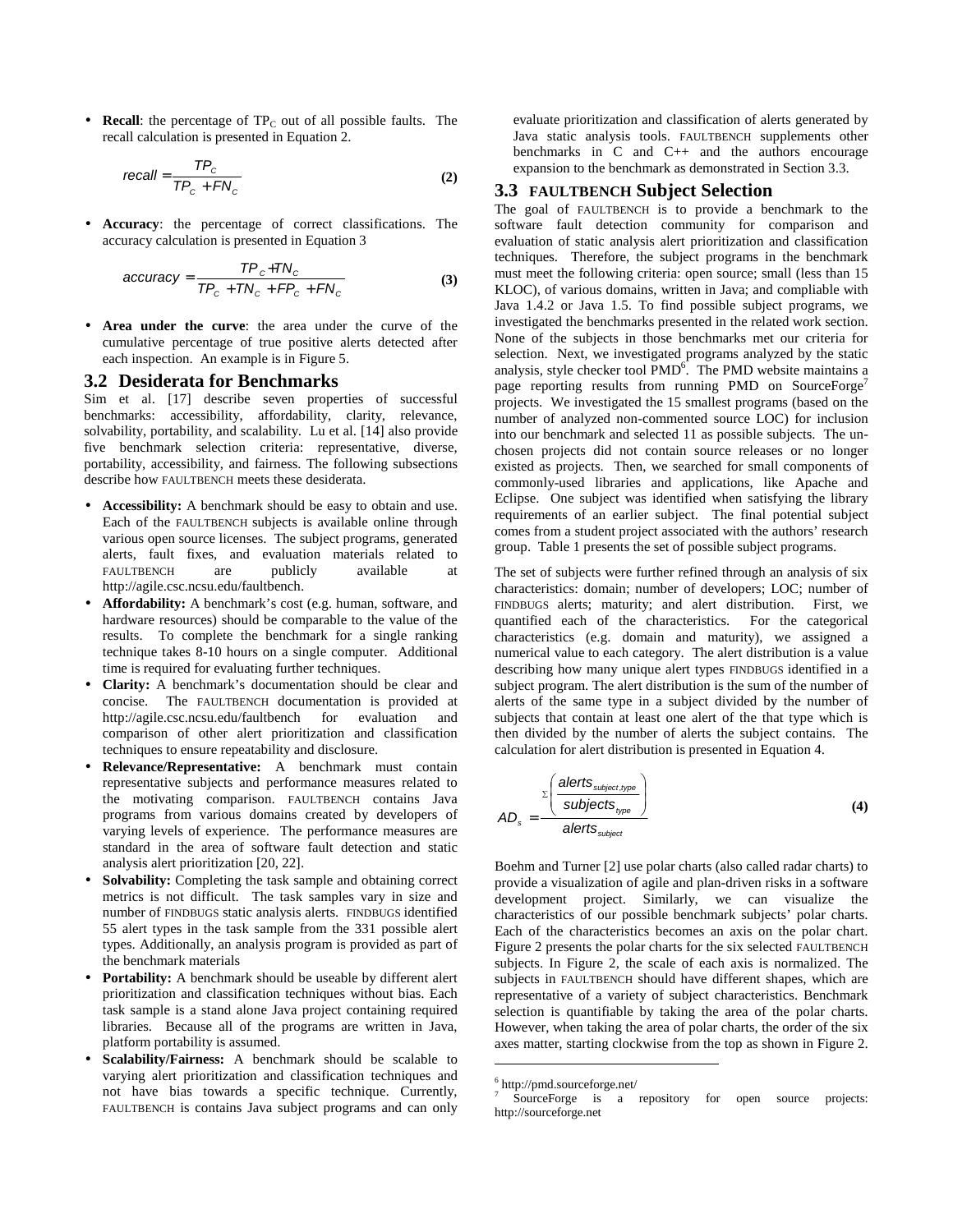| <b>Subject</b>               | <b>Version</b> | License                       | Domain            | # $Dev$        | #<br>LoC | #<br><b>Alerts</b> | <b>Maturity</b> | Alert<br>Dist. | Area      |
|------------------------------|----------------|-------------------------------|-------------------|----------------|----------|--------------------|-----------------|----------------|-----------|
| commons                      | 2005.05.30     | <b>GNU LGPL</b>               | 1 - software dev  | 2              | 5560     | 70                 | 5 - Production  | 0.38           | 173,497.0 |
| commons-<br>logging          | 1.1.1          | Apache 2.0                    | 1 - software dev  | 12             | 5426     | 126                | 5 - Production  | 0.34           | 324,513.6 |
| csvobjects                   | $0.5$ beta     | <b>GNU GPL</b>                | 2 - data format   |                | 1577     | $\tau$             | 5 - Production  | 0.64           | 5,477.5   |
| importscrubber               | 1.4.3          | Apache Software<br>License    | 1 - software dev  | $\overline{2}$ | 1653     | 35                 | 4 - Beta        | 0.31           | 26,545.7  |
| itrust                       | Fall 2007      | Educational                   | $3 - web$         | 5              | 14120    | 110                | 3 - Alpha       | 0.61           | 703,277.0 |
| javaserver                   | 5.1            | Artistic                      | 6 -communication  |                | 1752     | 31                 | 5 - Production  | 0.39           | 24,348.0  |
| jbook                        | 1.4            | <b>GNU GPL</b>                | 7 - educational   |                | 1276     | 52                 | 5 - Production  | 0.28           | 29,400.9  |
| idom                         | 1.1            | Apache-style                  | 2 - data format   | 3              | 8422     | 55                 | 5 - Production  | 0.19           | 211,638.6 |
| junit-addons                 | 1.4            | Apache Software<br>License    | 1 - software dev  |                | 4856     | 109                | 4 - Beta        | 0.45           | 231,488.3 |
| kaprekar                     | 3.0            | GNU GPL, MPL 1.1              | $5 - math$        |                | 1869     | 33                 | 4 - Beta        | 0.21           | 27,576.4  |
| mflow                        | 0.1            | <b>GNU GPL</b>                | 6 - communication |                | 4172     | 86                 | 3 - Alpha       | 0.33           | 157,283.6 |
| org.eclipse.<br>core.runtime | 3.3.1.1        | <b>Eclipse Public License</b> | 1 - software dev  | 100            | 2791     | 98                 | 5 - Production  | 0.30           | 239,546.9 |
| schemalizer                  | 0.16           | <b>GNU LGPL</b>               | 2 - data format   |                | 2524     | 29                 | 3 - Alpha       | 0.17           | 32,826.6  |
| xmlwriter                    | 2.2.2          | <b>BSD</b> License            | 2 - data format   | $\overline{2}$ | 953      | 6                  | 5 - Production  | 0.70           | 3.318.1   |

**Table 1: Potential FAULTBENCH benchmark subjects** 

We reduced the number of subjects to use in the evaluation of the ARM to six by taking the areas of the polar charts, ordering the subjects by area, and taking every other subject starting with the subject having the largest area. Initially, there were seven subjects, but mflow had complicated alert open and closure patterns due to interrelated alert types requiring removal from the current version of FAULTBENCH. Table 1 contains the areas of the polar charts for the potential benchmark subjects. Additionally, the six subjects chosen for the benchmark are shaded in grey.

## **3.4 FAULTBENCH Subject Initialization**

After FAULTBENCH subject selection, the remaining task sample data (alert oracle, source code changes, and experimental control prioritizations) are defined.

## *3.4.1 Alert Oracle*

The first author inspected the source code associated with each static analysis alert and determined if the alerts generated by FINDBUGS were indications of faults in the subject programs. The evaluated alerts provide an oracle for comparing alert prioritization and classification techniques. Table 2 presents the number of TP and FP alerts for each of the benchmark subjects.

| Table 2: Benchmark subjects with a lert counts |     |  |         |  |  |  |
|------------------------------------------------|-----|--|---------|--|--|--|
| Subiect                                        | TP. |  | $\%$ TI |  |  |  |

| <b>Subject</b>           | TP            | <b>FP</b>     | $%$ TP        |
|--------------------------|---------------|---------------|---------------|
|                          | <b>Alerts</b> | <b>Alerts</b> | <b>Alerts</b> |
| csvobjects               |               |               | 42.9%         |
| importscrubber           | 11            | 24            | 31.4%         |
| iTrust                   | 10            | 100           | 9.1%          |
| ibook                    | 26            | 26            | 50.0%         |
| jdom                     | 9             | 46            | 16.4%         |
| mflow                    | 13            | 73            | 15.1%         |
| org.eclipse.core.runtime | 8             | 90            | 8.2%          |
| Average                  |               | 51            | 24.7%         |

## *3.4.2 Source Code Changes*

Adaptive prioritization and classification techniques modify the ranking of uninspected alerts from developer feedback about an alert being an indication of an important fault or a false positive. Modification of an alert's ranking occurs after each inspection or a set of inspections. An *alert closure* occurs when static analysis



**Figure 2: Polar Charts for Potential Benchmark Subjects**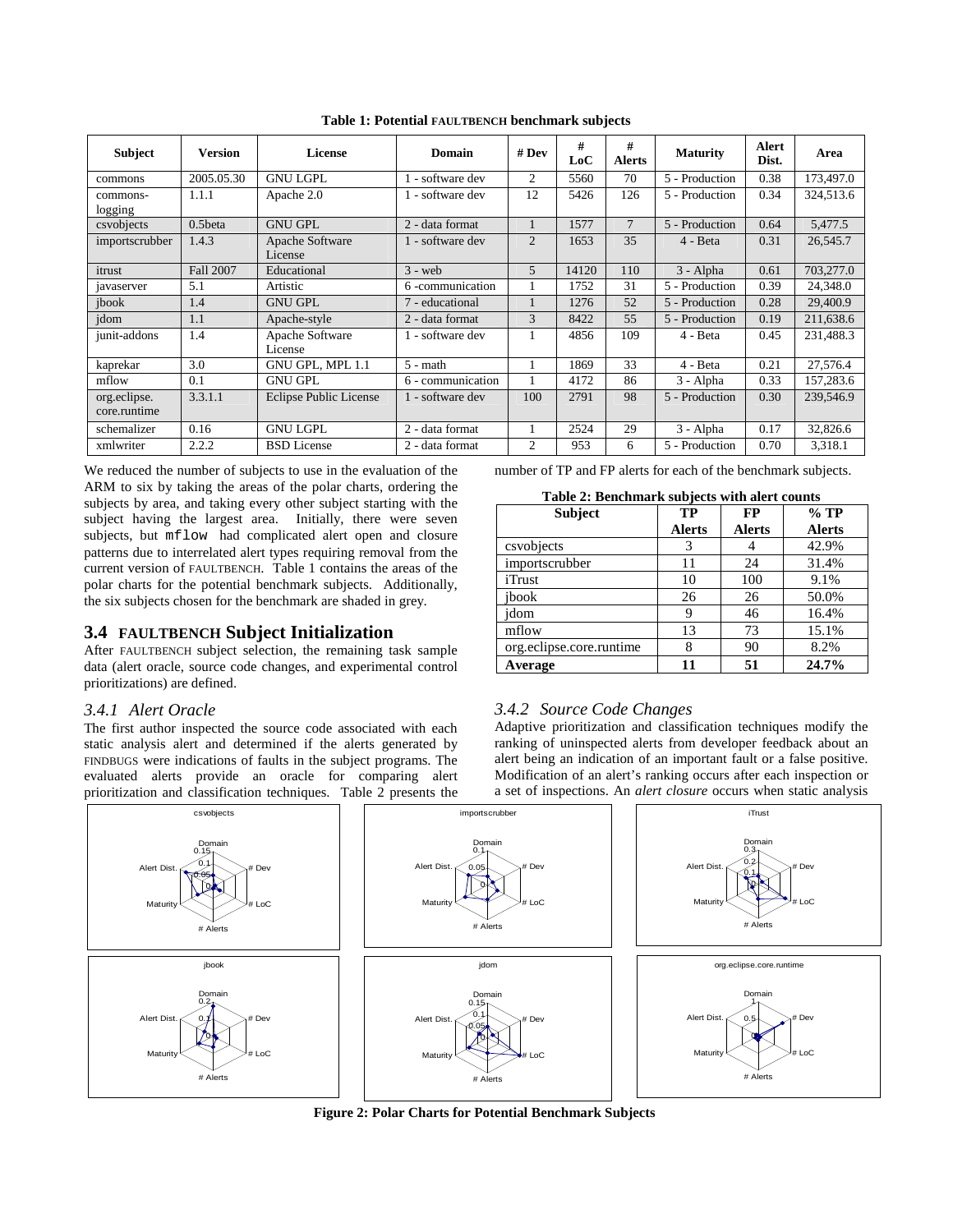tools no longer identify the alert in the source code, usually due to a fault fix directly or indirectly associated with the alert description. Alert closures also occur due to configuration changes and file deletions. Alert *suppression* is an explicit action taken by the developer to indicate that an alert is a false positive.

The evaluation of adaptive prioritization and classification techniques requires fixing true positive alerts. However, static analysis alerts are not orthogonal; several alert types are interrelated and a change to one may open or close another of a complementary type, which may affect prioritization and classification techniques. An alert fix should minimize the number of alert opens and closures when fixing an alert. For example, suppose a method opens and closes a file stream within a try block with an empty catch block, as shown in Figure 3. FINDBUGS would report two alerts: 1) OS\_OPEN\_STREAM\_EXCEPTION\_PATH at line 3 reporting that the file stream is not closed when there is an exception and 2) DE\_MIGHT\_IGNORE at line 8 reporting that the exception is ignored. Fixing the alert at line 3, by closing the stream in the exception block, will also close the alert at line 8. When evaluating the ranking, we only care about closed alerts identified as TP in the baseline. If an alert identified as FP was closed as part of an alert fix, we do not count the alert in our metrics.

```
1 public void load() \{2 \text{ try }2 \quad \text{try} \{<br>3 Buf:
3 BufferedReader in =<br>4 new BufferedReade
            new BufferedReader(new
5 FileReader(file)); 
6 //do something with contents 
7 in.close();<br>8 } catch (IOEx)
        8 } catch (IOException e) { 
9 } 
10 }
```
#### **Figure 3: Code Example – Additional Alert Closure**

Additionally, new alerts may be opened when fixing TP alerts, as shown in the example code in Figure 4. FINDBUGS reports an ES\_COMPARING\_PARAMETER\_STRING\_WITH\_EQ at line 2, meaning that checking the equality of a and a constant string does not use the .equals() method. If the alert at line 2 is fixed, a new alert of the same type is opened at line 5 for a similar problem. When inspecting alerts, we ignored alerts opened as part of another fix. Only alerts present in the baseline were inspected and evaluated.

```
1 public void compare(String a) { 
2 if (a == "") {<br>3 //do somethi
         //do something
\overline{4}5 if (a == "null") {
6 //do something else 
7 } 
8 }
```
#### **Figure 4: Code Example – Alert Opening**

#### *3.4.3 Experimental Controls*

The OPTIMAL ordering of static analysis alerts has all TP alerts at the top of the alert list. The OPTIMAL ordering is generated by a greedy analysis of the TP alerts. Alerts are initially sorted hierarchically in the context of the subject program (e.g. by project, source folder, class, method, line number, alert type, and description), which provides a repeatable ordering for alerts. To

reduce potential bias, prioritization techniques should use the same hierarchical alert ordering to break ties when alerts share the same rank. Alerts are added to the OPTIMAL ordering by the number of TP alerts that are closed when making an alert change. When two alerts close the same number of TP alerts, first the number of FP alerts closed is a tiebreaker, followed by the hierarchical ordering of alerts. At a minimum, the optimal curve will fix one TP alert at each inspection until all TP alerts are fixed.

The TOOL ordering of alerts is created from the tool's alert log information. The RANDOM ordering of alerts is generated via a random number generator<sup>8</sup>. Cases where more than one alert is closed must be considered when creating the OPTIMAL, RANDOM, and TOOL rankings. The ranking of an uninspected closed alert is a fraction of the number of alerts closed during an inspection. If there were three alerts (a, b, and c) closed at inspection 3, then the inspected alert (a) would have a ranking of 3, the uninspected alert first in the ordered listing (b) would have a ranking of 3.33 and other uninspected alert (c) would have a ranking of 3.66. For an alert inspected prior to a closure via a tangential change (suppose alert b was inspected at inspection 2), the original inspection (2) is maintained as the rank for that alert (b).

## **3.5 FAULTBENCH Process**

We present the steps for evaluating adaptive alert prioritization and classification techniques with FAULTBENCH. Non-adaptive alert prioritization and classification techniques would only need to evaluate the ranked or classified alerts without fixing or suppressing alerts. For adaptive alert prioritization and classification techniques, the state of the alerts after each inspection is recorded. The project, source folder, file, method, alert type, line number, and description identify an alert. An alert may be in one of three states: uninspected, TP, or FP. The FAULTBENCH process is as follows:

- 1. Run a static analysis tool against a clean version of the subject program. (If the static analysis can run automatically, turn on the option.)
- Record the original state of the alert set.
- Prioritize or classify the generated alerts with an alert prioritization or classification technique.
- 4. Starting at the top of the ranked or classified list of alerts, inspect each alert,
	- a. If the alert oracle indicates the alert is a fault, then fix the alert with the specified change. If the static analysis tool does not run automatically, then rerun static analysis.
	- b. If the alert oracle indicates the alert is a false positive, then suppress the alert.
- 5. After each alert inspection, record the state of the alert set.
- 6. After all alert inspections, evaluate the results via the evaluation metrics provided in Section 3.1.3.

#### **3.6 Benchmark Limitations**

1

The subject programs in FAULTBENCH satisfy the seven desiderata for benchmarks described by Sim et al. [17]. However, each of the subject programs is relatively small, and may not be representative of larger programs. Additionally, the subject programs are all written in Java. Therefore, results obtained on via FAULTBENCH may not be applicable to alert ranking in other programming languages.

<sup>8</sup> A random sequence generator may be found at http://random.org.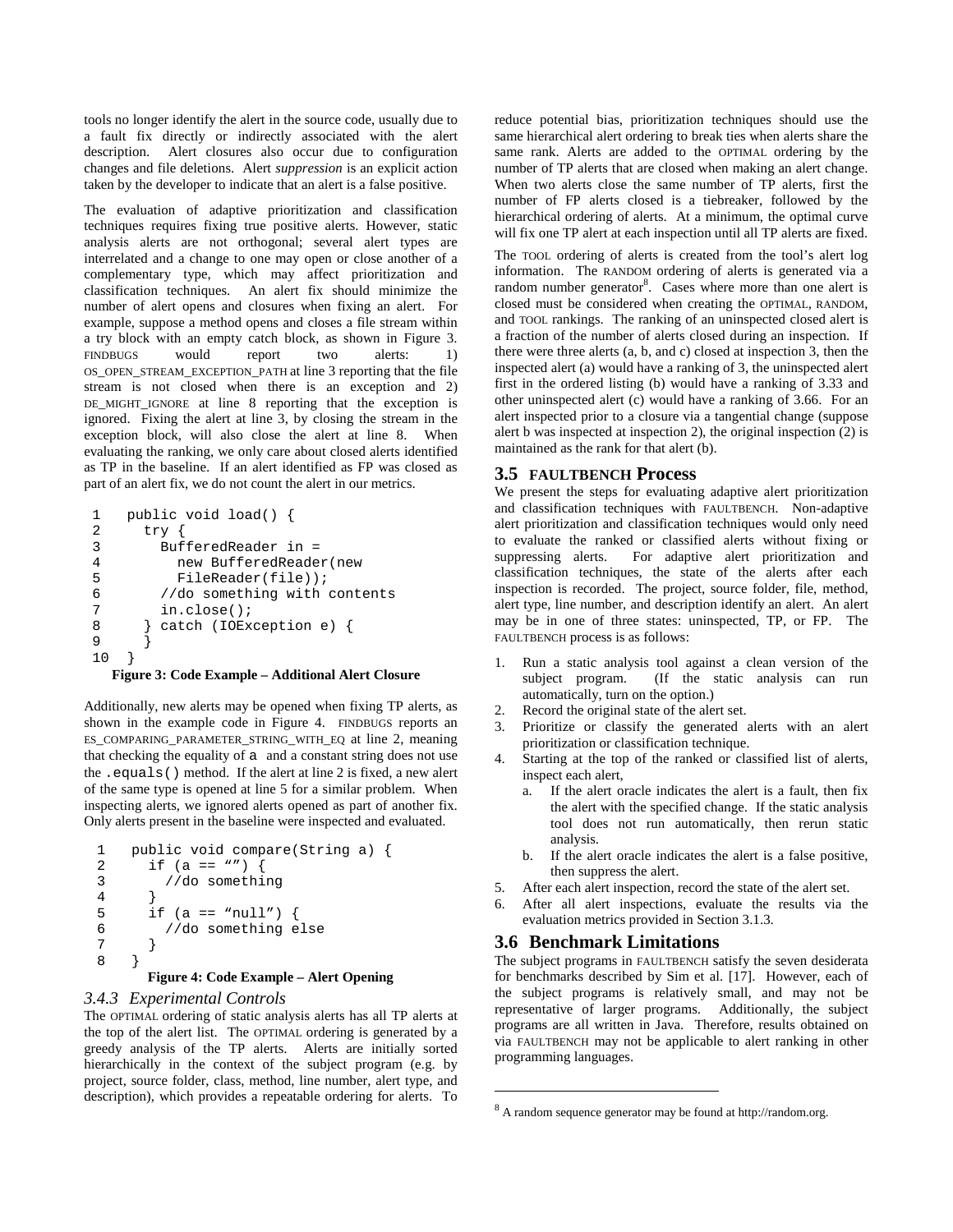## **4. BENCHMARK CASE STUDY**

We assess the suitability of the subjects selected for FAULTBENCH by evaluating three variants of the AWARE adaptive ranking model (ARM) static analysis alert prioritization and classification technique.

## **4.1 AWARE Adaptive Ranking Model (ARM)**

AWARE-ARM adaptively prioritizes and classifies static analysis alerts by the likelihood an alert is an indication of an important fault. Alerts are ranked on the continuum, [-1,1] where:

- A ranking in [-1,0) implies the alert is likely a false positive,
- A ranking in (0,1] implies the alert is likely a fault, and
- A ranking of 0 means there is not enough information to determine if the alert is likely a true or false positive.

An *alert population* (p) is a subset of all alerts, which share a characteristic (e.g. alert type, code location). Static analysis alerts are ranked by their characteristics, called *ranking factors*, that demonstrate some causality with the likelihood an alert is an indication of a fault. The alert type [5, 10] and alert location [12] are the ranking factors in the current version of AWARE-ARM. These ranking factors are discussed in Section 4.1.3.

#### *4.1.1 Baseline Context*

The baseline context represents information about the size of the alert populations relative to the total number of alerts in a subject. Alert populations tend to be homogeneous [5, 12], and by increasing the ranking of large populations, we can quickly categorize many alerts as TP or FP (similar to *information gain* in [12]). The baseline context is the number of alerts in a population divided by the number of alerts for the project. The formula for calculating the baseline context is presented in Equation 5.

$$
BC_{\rho} = \frac{\# \text{ alerts}_{\rho}}{\text{total} \# \text{ alerts}}
$$
 (5)

#### *4.1.2 Developer Context*

The developer context represents information about what the developer has done to close and suppress alerts while using automated static analysis during development. Alert populations containing more than one alert tend to be homogeneous [5, 12]. Therefore, we utilize the developer's feedback about the alerts to predict the likelihood that other, similar alerts, are faults. The development context is the difference between closed and suppressed alerts divided by the number of inspected alerts in the population as demonstrated in Equation 6.

$$
DC_{\rho} = \frac{\# closed_{\rho} - \# \sup pressed_{\rho}}{\# closed_{\rho} + \# \sup pressed_{\rho}}
$$
(6)

#### *4.1.3 Alert Ranking Factors*

The following subsections describe the calculations of the alert type accuracy (ATA) and code locality (CL) alert ranking factors. The coefficients to the baseline ( $\beta_{BC}$ ) and developer ( $\beta_{DC}$ ) context for a population have a value of 0.5 implying that the baseline and developer context contribute equally to an alert ranking factor.

**Alert Type Accuracy (ATA):** ATA is the likelihood an alert (a) is a fault based on the type of the alert (e.g. null pointer, unclosed stream, etc.) [10, 11]. ATA is the weighted combination of the baseline and developer context of the alert's type. The ATA calculation is described in Equation 7.

$$
ATA(a) = (\beta_{BC} * BC_{type}) + (\beta_{DC} * DC_{type})
$$
\n(7)

**Code Locality (CL):** CL is the likelihood an alert (a) is a fault based on the location of the alert (e.g. at the source folder, class, or method level). CL is the weighted combination of the baseline and developer context of the alert's location. The contribution of each location is calculated by normalizing the counts of nonsingleton source folder, methods, and classes from Table 2b of [12]. The coefficients for the contributions of the source folder, classes, and methods are 0.06, 0.25, and 0.69, respectively and are represented by the coefficients  $\gamma_{sf}$ ,  $\gamma_{c}$ , and  $\gamma_{m}$ . We are only interested in the non-singleton populations because any action taken on an alert can be used to predict if the other alerts in the population are likely to be faults [12]. Singleton populations do not provide any predictive data. The calculation for CL is described in Equation 8.

$$
CL(a) = \frac{(\beta_{BC} * ((\gamma_{st} * BC_{st}) + (\gamma_{st} * BC_{st}) + (\gamma_{st} * BC_{st}))) +}{(\beta_{DC} * ((\gamma_{st} * DC_{st}) + (\gamma_{st} * DC_{st}) + (\gamma_{st} * DC_{st})))}
$$
(8)

#### *4.1.4 Alert Ranking*

The overall alert ranking calculation is the combination of alert ranking factors divided by the number of ranking factors. Three versions of AWARE-ARM prioritization and classification techniques are presented in Table 3.

| <b>Treatment</b> | <b>Description or Formula</b> |
|------------------|-------------------------------|
| <b>ATA</b>       | $R(a) = ATA(a)$               |
|                  | $R(a) = CL(a)$                |
| $ATA + CI$ .     | $ATA(a) + CL(a)$<br>R(a)      |

2

## **Table 3: Experimental treatments for benchmark evaluation**

## *4.1.5 ARM Limitations*

Similarly to [9, 10, 12], out ranking technique works best when the populations of interest are fine-grained (e.g. many alert types and locations) and homogeneous. Further research is required to determine how to prioritize static analysis alerts with nonhomogeneous populations.

## **4.2 Case Study Specifics**

Static analysis alerts were ranked and presented to the developer via the AWARE [5] Eclipse plug-in. AWARE gathers static analysis alerts generated from FINDBUGS and ranks the alerts using one of the ranking functions presented in Table 3. AWARE maintains alert closures and suppressions used to modify the ranking of the alerts. We used Eclipse version 3.3.1.1 for all of the benchmark subjects except iTrust. For iTrust, we used the Eclipse IDE for Java EE Developers version 3.3.1.1. Each version of AWARE contains one of the three versions of the AWARE-ARM prioritization and classification techniques. Table 4 presents the AWARE version for each of the ranking techniques.

**Table 4: AWARE Version for Ranking Techniques** 

| <b>Ranking Technique</b> | <b>AWARE Version</b> |
|--------------------------|----------------------|
| ATA                      | 1.7.1.1              |
| СI                       | 1.7.2.0              |
| $ATA + CI$ .             | 1.7.3.0              |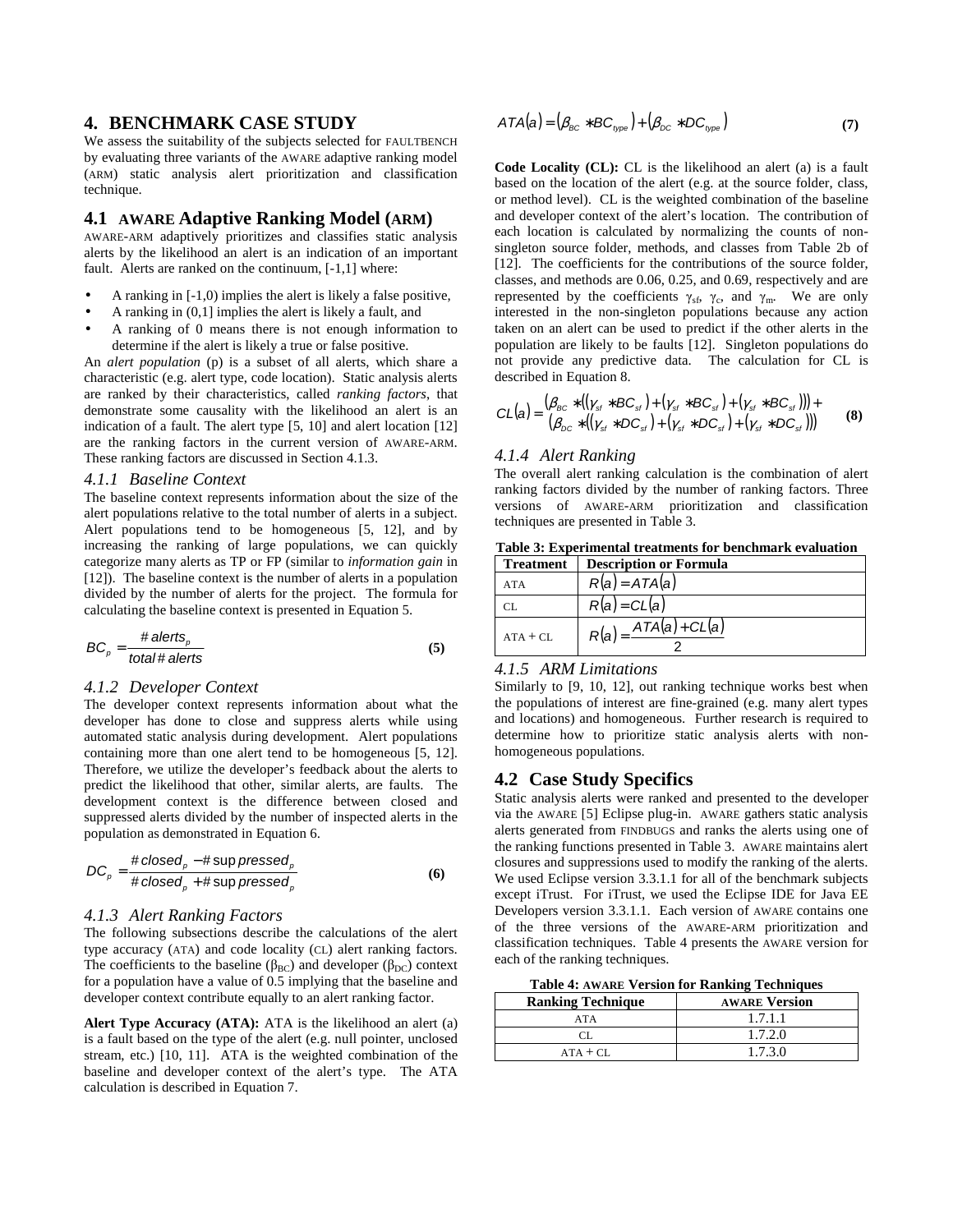| <b>Subject</b>           | Optimal | Random | <b>ATA</b> | CL     | $ATA + CL$ | <b>Tool</b> |
|--------------------------|---------|--------|------------|--------|------------|-------------|
| csyobjects               | 78.57%  | 59.52% | 50.00%     | 21.43% | 30.39%     | 54.76%      |
| importscrubber           | 84.29%  | 71.82% | 66.10%     | 40.91% | 66.62%     | 36.23%      |
| iTrust                   | 95.5%   | 48.91% | 74.36%     | 68.09% | 67.36%     | 75.09%      |
| jbook                    | 78.55%  | 49.83% | 46.26%     | 62.57% | 74.19%     | 39.87%      |
| jdom                     | 91.82%  | 71.66% | 86.16%     | 63.54% | 85.35%     | 46.89%      |
| org.eclipse.core.runtime | 96.81%  | 68.61% | 82.53%     | 67.09% | 82.78%     | 49.67%      |
| Average                  | 87.58%  | 61.73% | 72.57%     | 53.94% | 67.88%     | 50.42%      |

**Table 5: Area under the fault detection curve for ranking techniques** 

## **5. CASE STUDY RESULTS**

FAULTBENCH provides data to answer the following research questions:

- [Q1]: Can alert prioritization improve the rate of fault detection when compared to the tool's output?
- [Q2]: How does the rate of fault detection compare between alert ranking techniques?
- [Q3]: Can alert categorization correctly predict true positive (TP) and false positive (FP) alerts?

Question 1 and 2 are answered by using the *area under the curve* metric and the *Spearman rank correlation*, while question 3 is answered using the *precision*, *recall*, and *accuracy* metrics.

## **5.1 Q1: Improving Fault Detection Rate**

We plot the cumulative percentage of faults detected against the number of inspections and measure the area under the curve to evaluate Question 1. Figure 5 provides an example of these plots for the jdom subject program. When TP alerts are fixed, the percentage of detected faults increases. There are plateaus in the ranking curve when a FP alert is suppressed at an inspection. A large plateau means there were a number of suppressions. A good ranking will minimize the large plateaus until most or all of the TP alerts have been identified.



**Figure 5: Area Under the Fault Detection Rate Curve for jdom** 

Table 5 presents the area under the fault detection rate curve metrics for each of the ranking techniques and benchmark subjects. The first question compares alert prioritization techniques to the TOOL ordering of alerts. In the absence of prioritization, developers only have the static analysis tool's output for investigation. If the tool's ordering performs well, then alert prioritization is not needed. However, all prioritization techniques except on csvobjects and iTrust perform better than the tool ordering. On average, all prioritization techniques

have a larger area under the curve (53.94% - 72.57%) than the TOOL ordering (50.42%) of alerts.

Table 6 presents the Spearman rank correlation values between the alert prioritization techniques and OPTIMAL. A positive correlation implies that the specified ranking is similar to the OPTIMAL ranking while a negative correlation implies that the specified ranking is opposite OPTIMAL. The closer the correlation is to 1 or -1, the stronger the match or opposition of the specified ranking. Cells containing one star (\*) have correlations significant at the 0.05 level, while cells containing two stars (\*\*) have correlations significant at the 0.01 level.

| Table v. Spearman rank correlation |            |           |           |             |  |  |  |  |
|------------------------------------|------------|-----------|-----------|-------------|--|--|--|--|
|                                    | <b>ATA</b> | CL        | $ATA +$   | <b>TOOL</b> |  |  |  |  |
|                                    |            |           | CL.       |             |  |  |  |  |
| csvobjects                         | 0.321      | $-0.643$  | $-0.393$  | 0.607       |  |  |  |  |
| importscrubber                     | $0.512**$  | $-0.026$  | 0.238     | 0.203       |  |  |  |  |
| iTrust                             | $0.418**$  | $0.264**$ | $0.261**$ | $0.772**$   |  |  |  |  |
| jbook                              | $0.798**$  | $0.389**$ | $0.599**$ | $-0.002$    |  |  |  |  |
| jdom                               | $0.675**$  | $0.288*$  | $0.457**$ | $0.724**$   |  |  |  |  |
| org.eclipse.                       | $0.395**$  | $0.325**$ | $0.246*$  | $0.691**$   |  |  |  |  |
| core.runtime                       |            |           |           |             |  |  |  |  |
|                                    |            |           |           |             |  |  |  |  |

**Table 6: Spearman rank correlation** 

The TOOL experimental control ranking has a moderately strong correlation (e.g. correlation value  $> 0.600$ ) with OPTIMAL for four of the subject programs. The strong correlation is likely due to a similar ordering of the FP alerts, and is not necessarily an indication of the fault detection capabilities of the TOOL ordering. For example, the TOOL ordering for jdom has a correlation of 0.724; however, the area under the fault detection curve for TOOL is at least 20% less than ATA, CL, and ATA+CL as seen in Table 5.

## **5.2 Q2: Comparing Prioritizations**

Table 5 presents the area under the fault detection rate curve metrics for each of the prioritization techniques on FAULTBENCH subjects. The average area under an optimal curve is 90.0%. The ATA ranking is closer to OPTIMAL than CL ranking. Additionally, the average ATA area is 30% larger than CL's average area. ATA+CL splits the difference between ATA's and CL's ranking.

Table 6 presents the Spearman rank correlation values between the alert prioritization technique and OPTIMAL. The correlations between the alert prioritization techniques and OPTIMAL are similar to the patterns observed in the area under the curve measurement in Table 5. However, the ATA correlation with OPTIMAL is typically stronger, indicating that ATA is the better prioritization technique.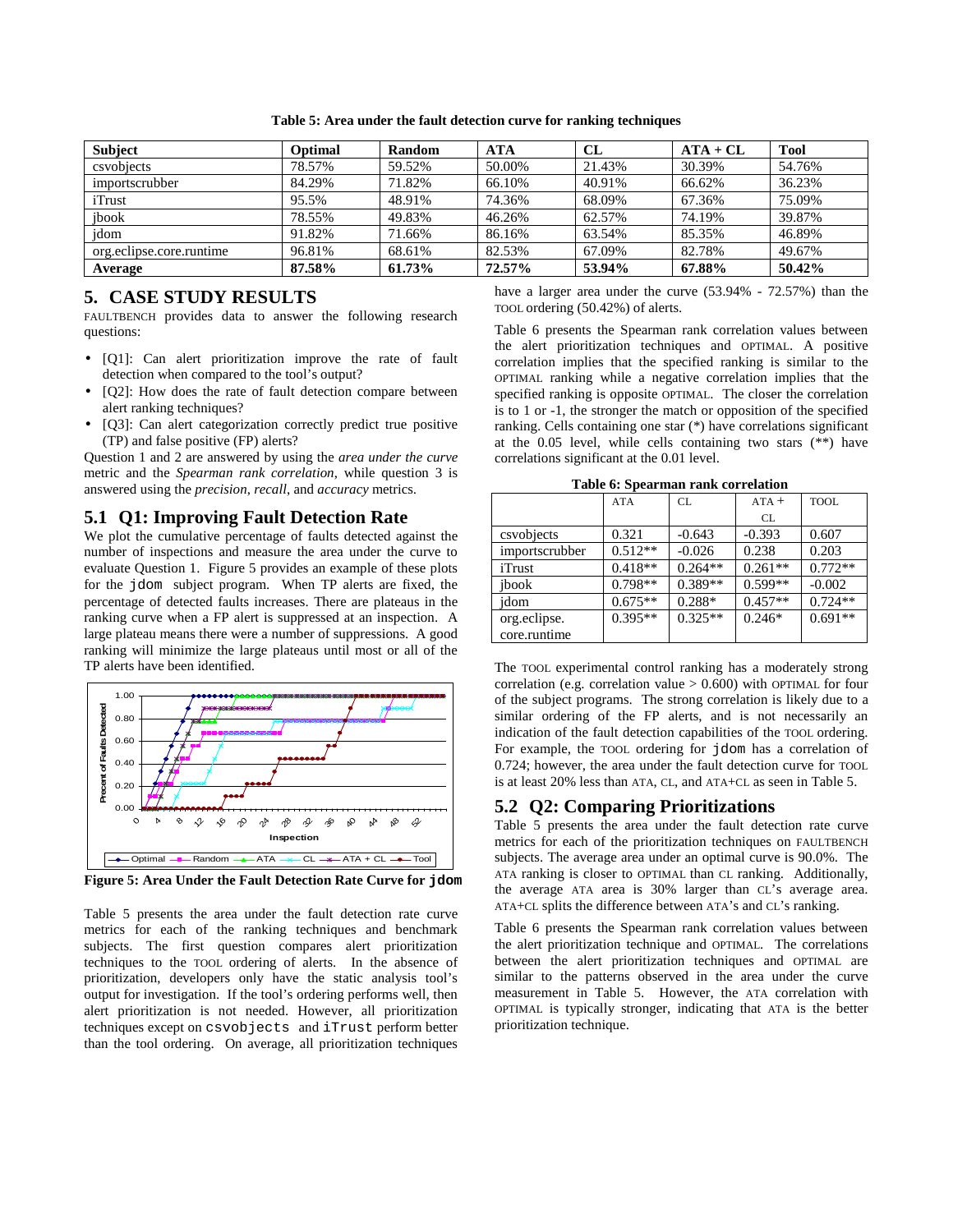| <b>Subject</b>           | <b>Average Precision</b> |      | <b>Average Recall</b> |            |           | <b>Average Accuracy</b> |            |      |            |
|--------------------------|--------------------------|------|-----------------------|------------|-----------|-------------------------|------------|------|------------|
|                          | <b>ATA</b>               | CL   | $ATA + CL$            | <b>ATA</b> | <b>CL</b> | $ATA + CL$              | <b>ATA</b> | CL   | $ATA + CL$ |
| csyobiects               | 0.32                     | 0.50 | 0.39                  | .038       | .048      | 0.38                    | 0.58       | 0.34 | 0.46       |
| import-scrubber          | 0.34                     | 0.20 | 0.18                  | 0.24       | 0.28      | 0.45                    | 0.62       | 0.43 | 0.56       |
| iTrust                   | 0.05                     | 0.02 | 0.05                  | 0.16       | 0.15      | 0.07                    | 0.97       | 0.84 | 0.91       |
| jbook                    | 0.22                     | 0.27 | 0.23                  | 0.65       | 0.48      | 0.61                    | 0.68       | 0.62 | 0.66       |
| jdom                     | 0.06                     | 0.09 | 0.06                  | 0.31       | 0.07      | 0.29                    | 0.88       | 0.86 | 0.88       |
| org.eclipse.core.runtime | 0.05                     | 0.04 | 0.03                  | 0.17       | 0.05      | 0.11                    | 0.92       | 0.94 | 0.95       |
| Average                  | 0.17                     | 0.19 | 0.16                  | 0.42       | 0.25      | 0.32                    | 0.76       | 0.67 | 0.74       |

**Table 7: Average precision, recall, and accuracy metrics of un-inspected alerts at before each inspection** 

# **5.3 Q3: Categorizing Alerts**

Table 7 presents the average precision, recall, and accuracy metrics before each inspection when adaptively categorizing static analysis alerts. We only consider the precision, recall, and accuracy metrics for uninspected alerts because we are trying to predict if the uninspected alerts are TPs or FPs. A ranking greater than 0 is a prediction that the alert is a TP while a ranking less than 0 is a prediction that an alert is a FP. We then assess the ranking's classification using the alert oracle and the rank, as shown in Table 8.

**Table 8: Alert Classification Assessment** 

|                         | <b>Alert Oracle</b> | Ranking |
|-------------------------|---------------------|---------|
| True Positive $(TP_C)$  | TP                  |         |
| True Negative $(TN_C)$  | FP                  | < ()    |
| False Positive $(FP_C)$ | FP                  |         |
| False Negative $(FN_C)$ | ГP                  |         |

If the alert falls in the  $TP_C$  or  $TN_C$  categories, the ranking correctly classified the alert as TP or FP. As we learn more about the alerts from the developers, we expect the precision, recall, and accuracy to increase; however, the precision and recall tended to be 0 because after all TP alerts were identified, there was no longer a numerator in the precision and recall equations. The average accuracy is a better measure of how the classification techniques performed. ATA had the best average accuracy, and correctly predicted if an alert is a TP or FP 76% of the time.

# **5.4 Benchmark Evaluation**

FAULTBENCH contains six programs of varying sizes from several domains. The programs with more than 50 static analysis alerts had more statistically significant results when comparing alert prioritizations with OPTIMAL using the Spearman rank correlation, than the smaller programs. Additionally, if jbook or iTrust were the only subject used to evaluate alert prioritization techniques the ATA+CL and TOOL rankings were the best rankings, respectively, when with a larger sample, ATA was the best prioritization technique. The same discrepancy applies when evaluating the classification accuracy of ATA+CL on org.eclipse.core.runtime.

The results of the Spearman rank correlation suggest there is bias in the creation of the OPTIMAL order because the TOOL ordering has a moderately strong correlation  $(> 0.600)$  with OPTIMAL for four of the subject projects. OPTIMAL defaults to an ordering of alerts by project, source folder, file, method, alert type, line number, and description in the case of a tie. The above ordering is very similar to the TOOL ordering for FINDBUGS due to the use of the Visitor pattern [6]. There are several optimal orderings of alerts, and a semi-randomized ordering may have less bias to the FINDBUGS-TOOL ordering of alerts.

# **5.5 Case Study Limitations**

We consider the three threats to the validity of our case study [16]: construct validity, internal validity, and external validity.

## *5.5.1 Construct Validity*

Construct validity concerns our measurements. The measurements are straight forward and standard for ranking and classification analysis.

## *5.5.2 Internal Validity*

Internal validity concerns the causal relationship between the dependent and independent variables. The main concern is with the tooling. In AWARE, possible inconsistencies in our measurements could occur when comparing the static analysis alerts due to line and source code changes during fault fix. We consider static analysis alerts to be the same if they share several characteristics including the line number and a hash of the source line. The source hash can change via refactoring and the line number can change through addition or deletion of surrounding code. If both of these characteristics change, we can no longer track the alert. When fixing alerts in the case study, only one of the two characteristics was modified in the source change for surrounding alerts. An additional complication is duplicate alerts. An alert is a duplicate when there are two alerts of the same type on the same line of code. The alert display combines the alerts into one listing. Therefore, suppression of the listing, leads to suppression of both alerts. Additional internal validity concerns come from the program used to analyze the inspection records. The alert comparison problems described above apply to the analysis program.

## *5.5.3 External Validity*

External validity concerns how we can generalize our results. Using FAULTBENCH mitigates some of the concerns about generalizing the prioritization and classification results due to the varying domains of the subject programs and a larger sample size. Additionally, each of the subject programs is an open source application with real faults. However, the programs are relatively small, and there are concerns about scale.

# **6. CONCLUSIONS AND FUTURE WORK**

The literature in the realm of static analysis alert prioritization and classification is moving towards a definition of how to conduct static analysis alert prioritization research [9, 10, 12, 14, 20, 22]. We present FAULTBENCH to supplement the current benchmarks in other languages (e.g. BUGBENCH [14]) and larger Java benchmarks in specific sub-domains (e.g. CHORD subjects [15] for race detection). FAULTBENCH is available for use and critique at http://agile.csc.ncsu.edu/faultbench.